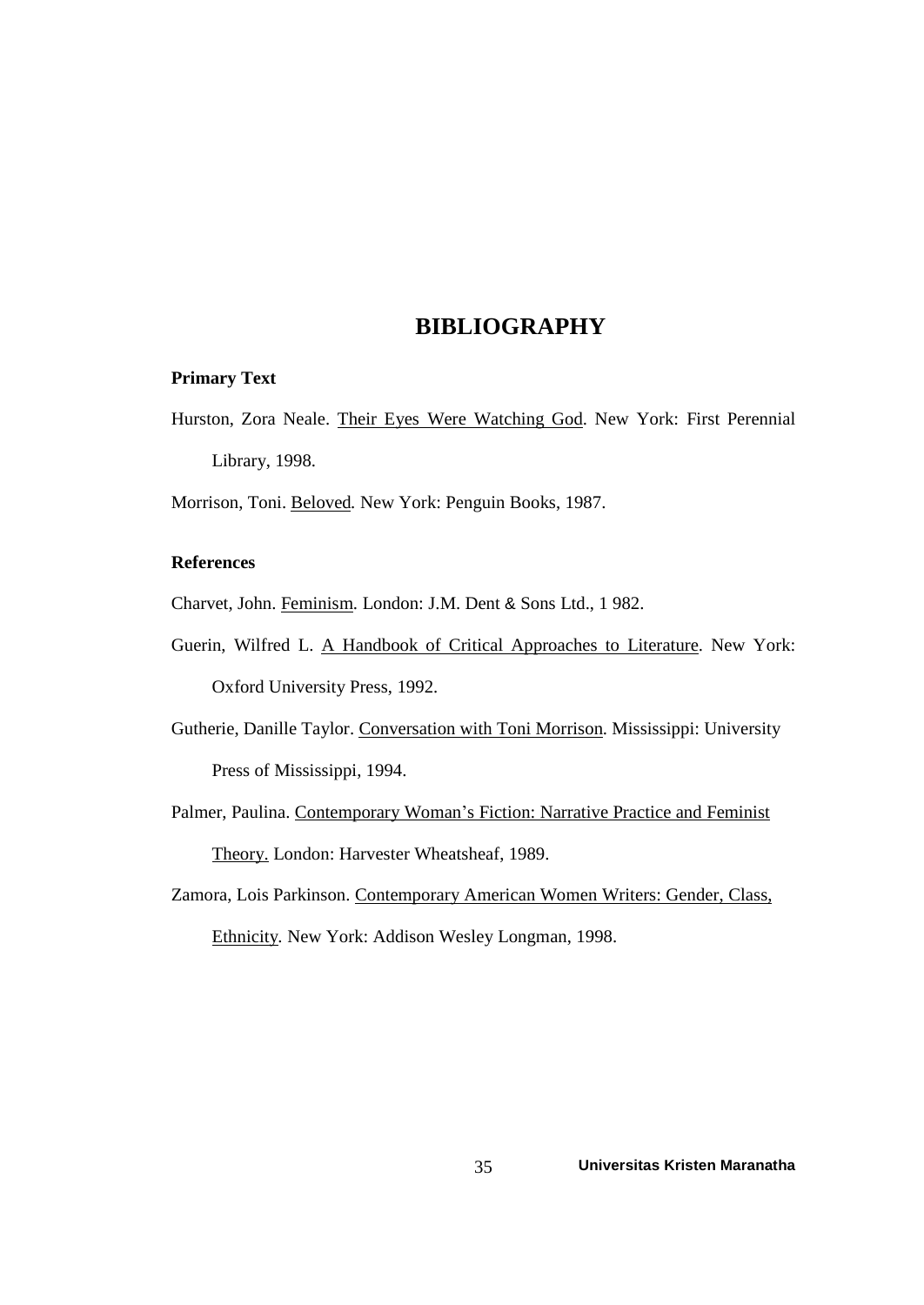### **Internet Sources**

Domina, Lynn. "Their Eyes Were Watching God (Criticism)." 5 June 2007. <http://www.answers.com/topic/their-eyes-were-watching-god-novel-7>.

Freedom and Possession - Beloved. 14 July 2005.

< <http://www.echeat.com/essay.php?t=27299>.>

Mussett, Shannon. "Simone de Beauvoir (1908-1986)." 2006. The Internet Encyclopedia of Philosophy . 6 April 2007.

<http://www.iep.utm.edu/b/beauvoir.htm>.

- Sparknotes.com: Beloved Toni Morrison, Character List. 29 March 2007 <http://www.sparknotes.com/lit/beloved/characters.html>.
- Their Eyes Were Watching God: Comprehension and Analysis Blog. 28 November 2005 <http://hurston.learnerblogs.org/2005/11/28/ november-cotton-flower and-janie/>.
- Wikipedia.org: Harlem Renaissance. 19 August 2007

<http://en.wikipedia.org/wiki/Harlem\_Renaissance>.

Wikipedia.org: Simone de Beauvoir. 6 April 2007

<http://en.wikipedia.org/wiki/Simone\_de\_Beauvoir>.

Wikipedia.org: Toni Morrison. 28 March 2007

<http://en.wikipedia.org/wiki/Toni\_Morrison>.

Zora Neale Hurston: The Official Zora Neale Hurston Website. 6 April 2007

<http://www.zoranealehurston.com/>.